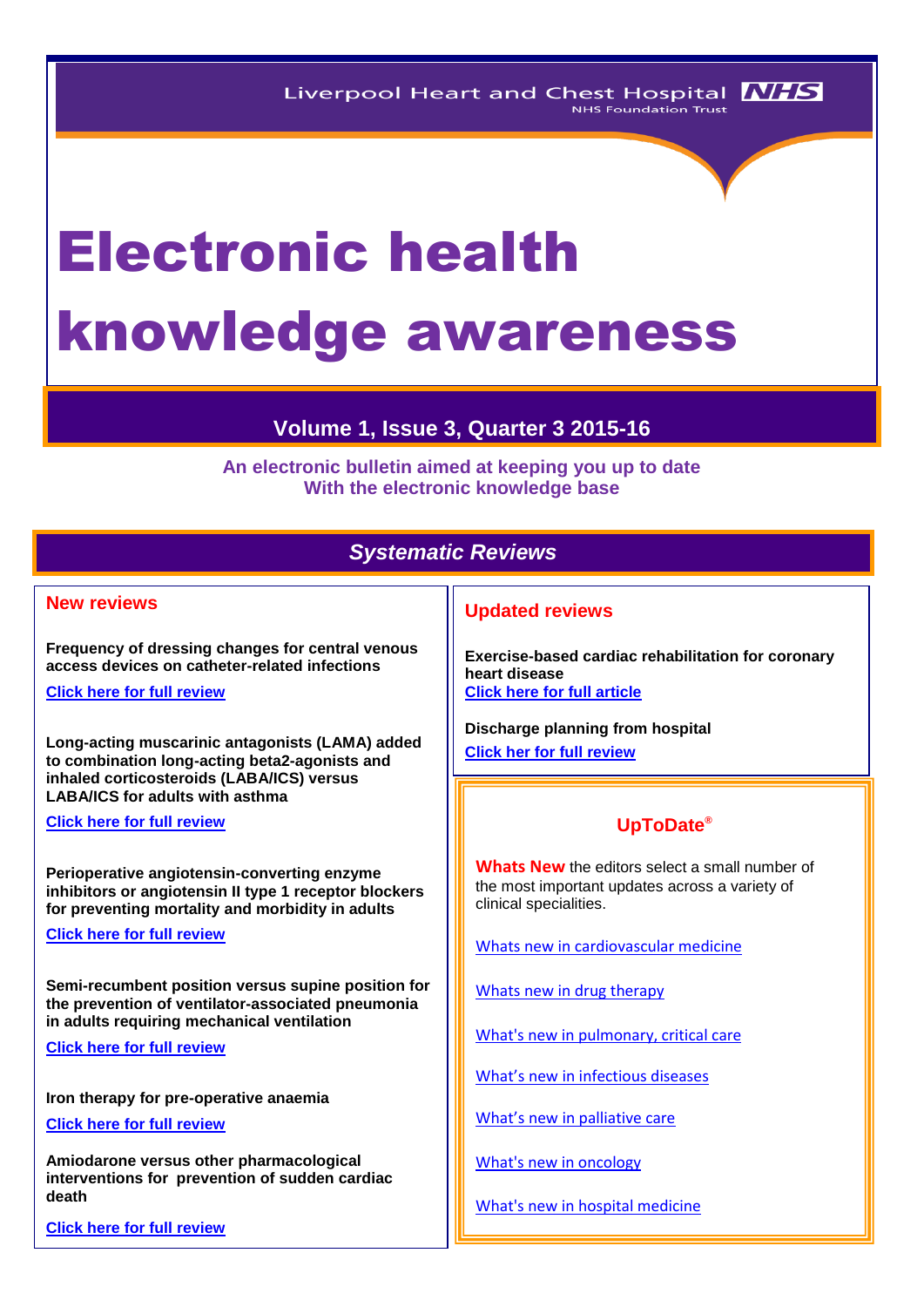# **Volume 1, Issue 3, Quarter 3 2015-16**

# *Top sites to browse*

## *Cardiosource*

## <http://www.cardiosource.com/>

### **Latest in Cardiology**

[Click here for more information](http://www.acc.org/latest-in-cardiology?w_nav=MN) 

## *Chest*

<http://www.chestjournal.org/>

**Asthma-COPD Overlap**

**[Click here to read article](http://journal.publications.chestnet.org/article.aspx?articleID=2481160)**

#### **CHEST Guidelines**

**Treatment of Unexplained Chronic Cough: CHEST Guideline and Expert Panel Report**

## **[Click here for more information](http://journal.publications.chestnet.org/article.aspx?articleID=2451211)**

## *European Society of Cardiology*

#### [http://www.escardio.org](http://www.escardio.org/Pages/index.aspx)

**Role of tilt-table testing in syncope diagnosis and management** [Click here for more information](http://www.escardio.org/Guidelines-&-Education/Journals-and-publications/ESC-journals-family/E-journal-of-Cardiology-Practice/Volume-13/role-of-tilt-table-testing-in-syncope-diagnosis-and-management) 

**Why, how and in whom should the clinician estimate total cardiovascular risk?**

[Click here for more information](http://www.escardio.org/Guidelines-&-Education/Journals-and-publications/ESC-journals-family/E-journal-of-Cardiology-Practice/Volume-13/why-how-and-in-whom-should-the-clinician-estimate-total-cardiovascular-risk) 

#### **ESC Guidelines**

**ESC- [Clinical Practice Guidelines list](http://www.escardio.org/Guidelines-&-Education/Clinical-Practice-Guidelines/ESC-Clinical-Practice-Guidelines-list/listing)**

## *BMJ*

[BMJ evidence-centre](http://plus.mcmaster.ca/EvidenceUpdates/Default.aspx)

**BMJ Evidence Updates** alert you of important new research about the diagnosis, treatment, prognosis, aetiology and economics of medical conditions [Click here to register](http://plus.mcmaster.ca/EvidenceUpdates/Registration.aspx)

### *Heart Online*

#### <http://heart.bmjjournals.com/>

#### **Current issue**

 **CT coronary angiographic evaluation of suspected anginal chest pain** 

### **Education in Heart**

 **Heart failure: From comorbidities to heart failure with preserved ejection fraction: a story of oxidative stress**

#### [Click here for more information](http://heart.bmj.com/content/current)

## *Theheart.org*

## [www.theheart.org](http://www.theheart.org/)

- **Post–Cardiac-Surgery Hyperglycemia: Not One Size Fits All**
- **Early Invasive ACS Strategy Best in 'After 80' Very Elderly**
- **Telemetry Ward Suffices for Stable Non-ST-Elevation ACS in Analysis**

#### [Click here for latest news](http://www.medscape.com/cardiology/news)

## *Royal College of Nursing*

#### [http://www.rcn.org.uk](http://www.rcn.org.uk/)

**News from around the UK** [Click here for latest news](http://www.rcn.org.uk/newsevents/news)

#### **Learning zone**

**Here you will find online continuing professional development (CPD) resources relating to nursing care, career development and workplace issues. The resources are relevant to health care assistants, assistant practitioners, student and registered nurses across the range of care settings.**

- **Dignity in health care**
- **Making sense of Patient safety**

[Click here for more information](http://www2.rcn.org.uk/development/learning/learningzone)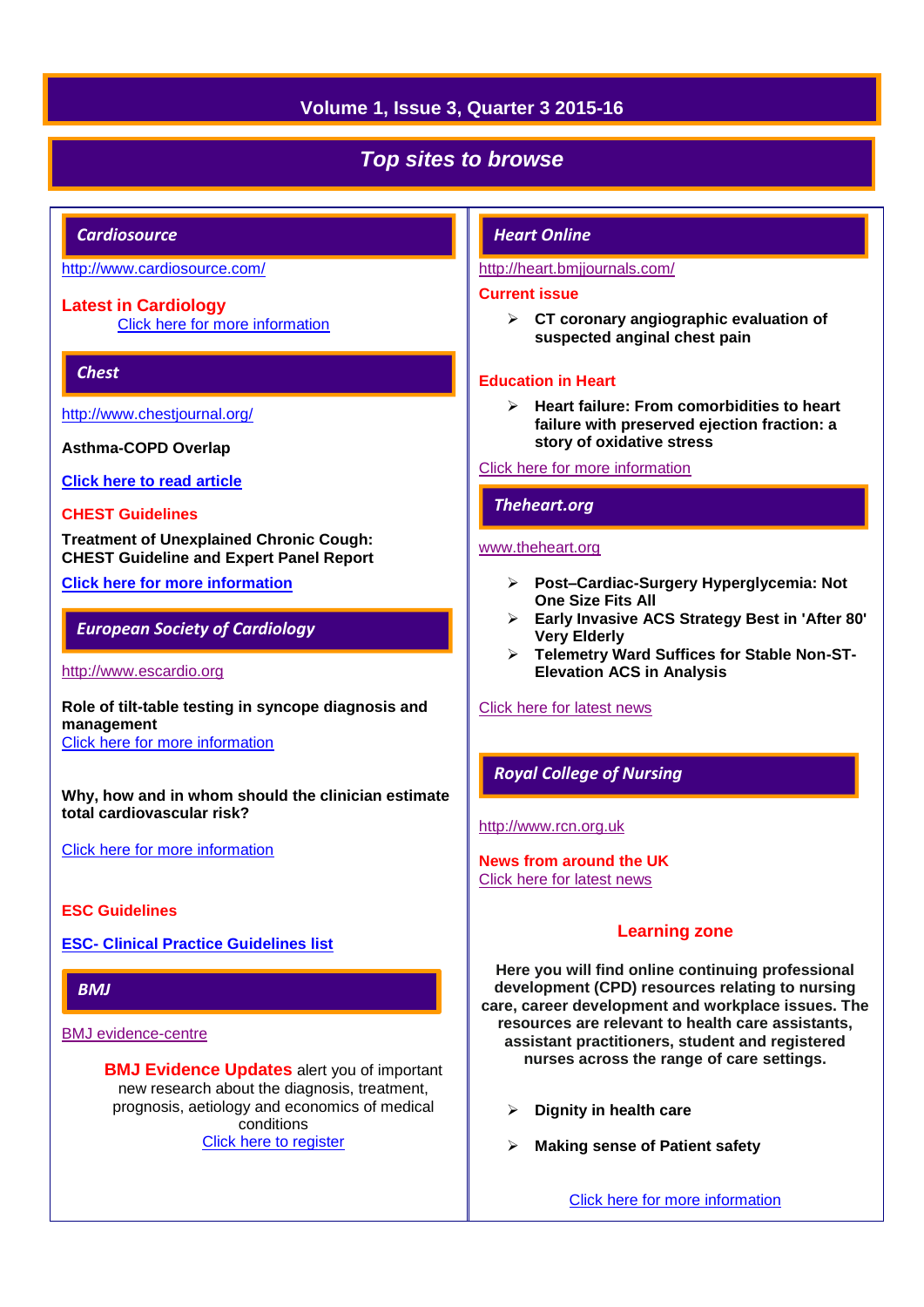## **Volume 1, Issue 3, Quarter 3 2015-16**

# **Latest National Publications / Evidence Based Guidance**

## *NICE*

<http://www.nice.org.uk/>

**NICE Newsletters and Alerts**  [Latest newsletters and alerts](http://www.nice.org.uk/news/nice-newsletters-and-alerts)

**Evidence Services include Evidence search, BNF, BNFC, Clinical Knowledge Summaries, Journals and Databases [Click here for evidence services](https://www.evidence.nhs.uk/)** *(Please speak to Maureen Horrigan, for further information)*

#### **Consultations include: Chronic heart failure in adults: diagnosis and management** [Current consultations](http://www.nice.org.uk/getinvolved/currentniceconsultations/current_nice_consultations.jsp)

## **Latest guidance includes:**

**NG33 Tuberculosis** [Latest guidance](http://guidance.nice.org.uk/Date)

## **NICE Quality Standards:**

**Pneumonia in adults**

[Latest NQS](http://www.nice.org.uk/guidance/qualitystandards/qualitystandards.jsp)

## *Evidently Cochrane*

**<http://www.evidentlycochrane.net/>**

#### **Evidence for Everyday: new for nurses**

**Cochrane UK has launched two new series that aim to put relevant evidence into the hands of nurses and midwives, shared on social media in quick, easy formats.** 

**With the approach of revalidation, a new way that UK nurses and midwives will need to show that they practice safely and effectively.**

**[Evidence for everyday nursing](http://www.evidentlycochrane.net/category/evidence-for-everyday-nursing/)**

## *British Thoracic Society*

<http://www.brit-thoracic.org.uk/>

**Latest News:** [Click here for news](https://www.brit-thoracic.org.uk/bts-news/)

**Guidelines and Quality Standards:** [Click here for BTS guidelines](https://www.brit-thoracic.org.uk/guidelines-and-quality-standards/) 

## *Society of Cardiothoracic Surgery*

#### <http://scts.org/default.aspx>

**Latest news:** [Click here for more information](http://scts.org/modules/news/)

## *British Cardiac Society*

[http://www.bcs.com](http://www.bcs.com/)

## **Editorials:**

- **Drug augmented Electrical Cardioversion in AF: Patient Selection and Efficacy**
- **Imaging in Cardio-Oncology: Part 1 - Echocardiography**
- **Bioresorbable Vascular Scaffolds – current status in UK interventional practice**
- **It's good to be Alive (isn't it?)**

[Click here for more information](http://www.bcs.com/editorial/editorial.asp)

## *HQIP - Audit*

<http://www.hqip.org.uk/>

#### **News releases:**

- **Latest National Diabetes Audit**
- **Quality Accounts list 2016/17 launched -** the list details National Clinical Audits and enquiries

**[Click here for more news releases](http://www.hqip.org.uk/news-releases/)**